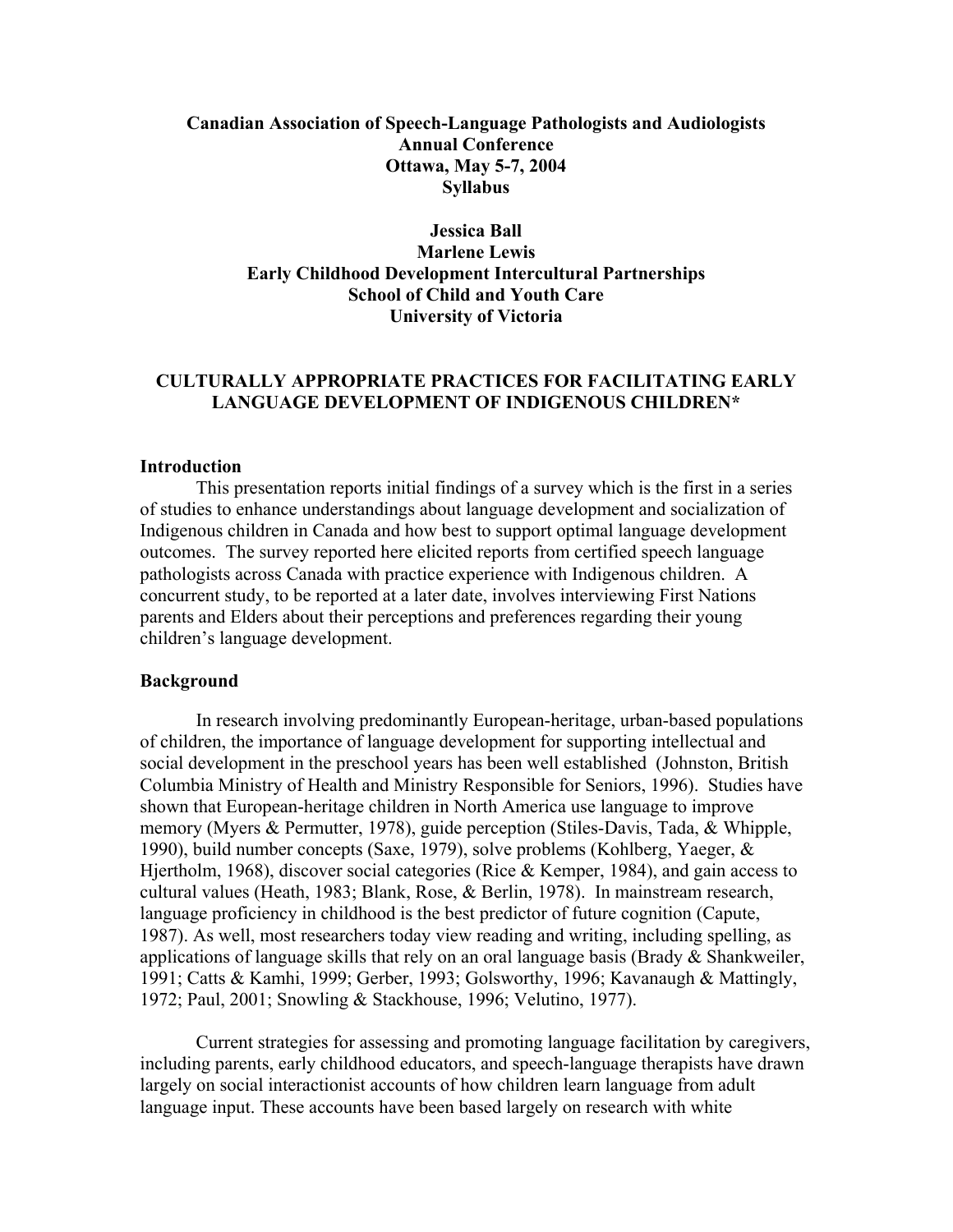middle-class cultural groups in metropolitan areas. In different cultures, different communication skills are considered important, different approaches to their teaching are valued, and different situations and people are available for their teaching (Crago, 1992; Schiffelin 1990; Schiffelin and Ochs 1986). Options need to be considered for adjusting language facilitation and intervention strategies to match cultural values, language socialization practices, developmental goals for children, and priorities (Ball, 2002; Girolometto et al., 1999; Johnston, 2002; van Kleek, 1994).

Indigenous leaders in Canada have argued that lack of services, as well as culturally inappropriate education, specialist services and screening procedures, result in serious negative consequences for Indigenous children, including over- and underrecognition of children with developmental challenges, undermining cultural-driven goals for development, and failing to support developmental steps in Indigenous language learning. Current research has emphasized the recognition of cultural context as a foundation for meaningful assessment and service delivery, as well as the definition of 'quality' and methods to evaluate effectiveness through a socially inclusive, collaborative process that incorporates cherished aspects of Indigenous cultures, languages, traditions, and goals for children (Ball, 2002).

## **Program of Research**

Three studies are concurrently underway as part of the and the Early Childhood Development Intercultural Partnerships [\(www.ecdip.org](http://www.ecdip.org/)) at the University of Victoria's School of Child and Youth Care, and under the auspices of the Human Early Learning Partnership among the four universities in B.C. ([www.earlylearning.ubc.ca\)](http://www.earlylearning.ubc.ca/).

- 1. First is a survey of speech-language pathologists (SLPs) across Canada who self-identified as having experience with providing services for First Nations and/or Inuit children.
- 2. Second is an interview-based study of First Nations parents' and Elders' understandings, goals, and activities regarding the language development of young First Nations children.
- 3. Third is an exploration of Aboriginal English dialect and the implications of exposure to different English dialects and contextually varying expectations for language form, content and use for Aboriginal children's language development, assessment of language proficiency and school readiness, and intervention.

Together, this program of research is expected to yield a better understanding of Indigenous cultural values and the goals, priorities, strengths, challenges, approaches and appropriate tools to support Indigenous families' and communities' facilitation of their children's language development. This presentation focuses on (1) the survey capturing SLPs reflections on practice.

# **Speech-Language Pathologists' Perceptions of Services for Indigenous Children**

# **Survey Development**

Two versions of a survey questionnaire (short: 45 items / long: 59 items) were developed to gather information on: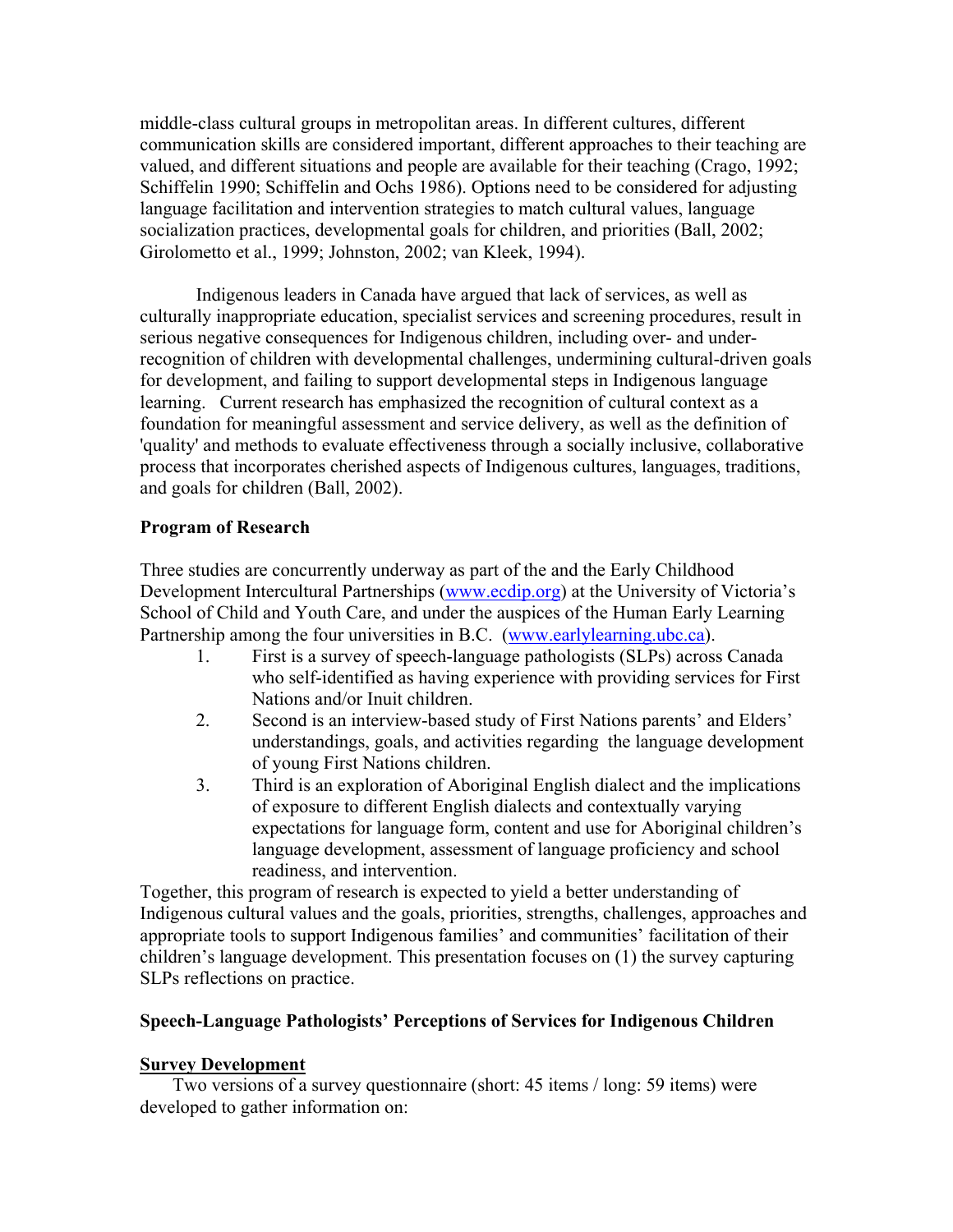- demographics of SLPs and SLP services
- services provided to Indigenous children, families, and communities
- views on language development in Mother Tongue and English or French
- language development (content, form and use) of Indigenous children
- SLP's perceptions of needs for new tools and approaches.

The survey questions were designed to gather quantitative (frequencies, ratings, rankings) and qualitative (open-ended reports of practice) information on the topics listed. The questions were developed with input from several SLPs who have worked extensively with Indigenous children as well as one SLP who is currently studying cross-cultural practice, and one First Nations SLP.

## **Data Collection**

A notice inviting survey responses was published in *Communiqué*, a newsletter for members of the Canadian Association of Speech-Language Pathologists and Audiologists (CASLPA). CASLPA is the national certifying body for SLPs in Canada. Further contact to invite responses was made to provincial representatives throughout Canada as well as individual SLPs, researchers, government personnel and Aboriginal organizations. Surveys were distributed and returned by mail and also online.

## **Respondents**

From August to October 2003, 70 completed surveys (27 long, 43 short) were obtained from registered SLPs across Canada who self-reported practice experience with Indigenous children. Two respondents were First Nations. An additional three respondents identified as members of visible minority groups. Although all provinces and territories were represented in the sample with the exception of Prince Edward Island, a majority (78%) of SLP respondents had worked with Indigenous children in the four western provinces. Two-thirds of respondents had gained their experience in an Indigenous school, agency or health centre. More than one-third (38%) of respondents reported spending 'All' or 'A lot' of their time working with Indigenous children; an additional 29% reported spending 'Some' of their time in the past two years working with Indigenous children. All respondents had some experience with Indigenous children under nine years of age, and most (87%) had worked 'primarily' with Indigenous children 0-5 years.

# **Key Themes**

SLPs were prolific in their responses to open-ended questions and contributed a richly detailed, highly consistent characterization of Indigenous children's language behaviours and of Indigenous parents' language socialization practices. Respondents also generated a large number of practical recommendations for working alongside parents and communities. For brevity, key themes that have been constructed to represent results of analyses of quantitative and qualitative data will be presented here along with brief commentary. One caveat - reiterated by many respondents - is that there are many different Indigenous populations in Canada (605 registered First Nations and many Inuit communities) and Indigenous children vary in their level of exposure to and involvement with non-Indigenous social settings and institutions. Generalizations must be taken cautiously.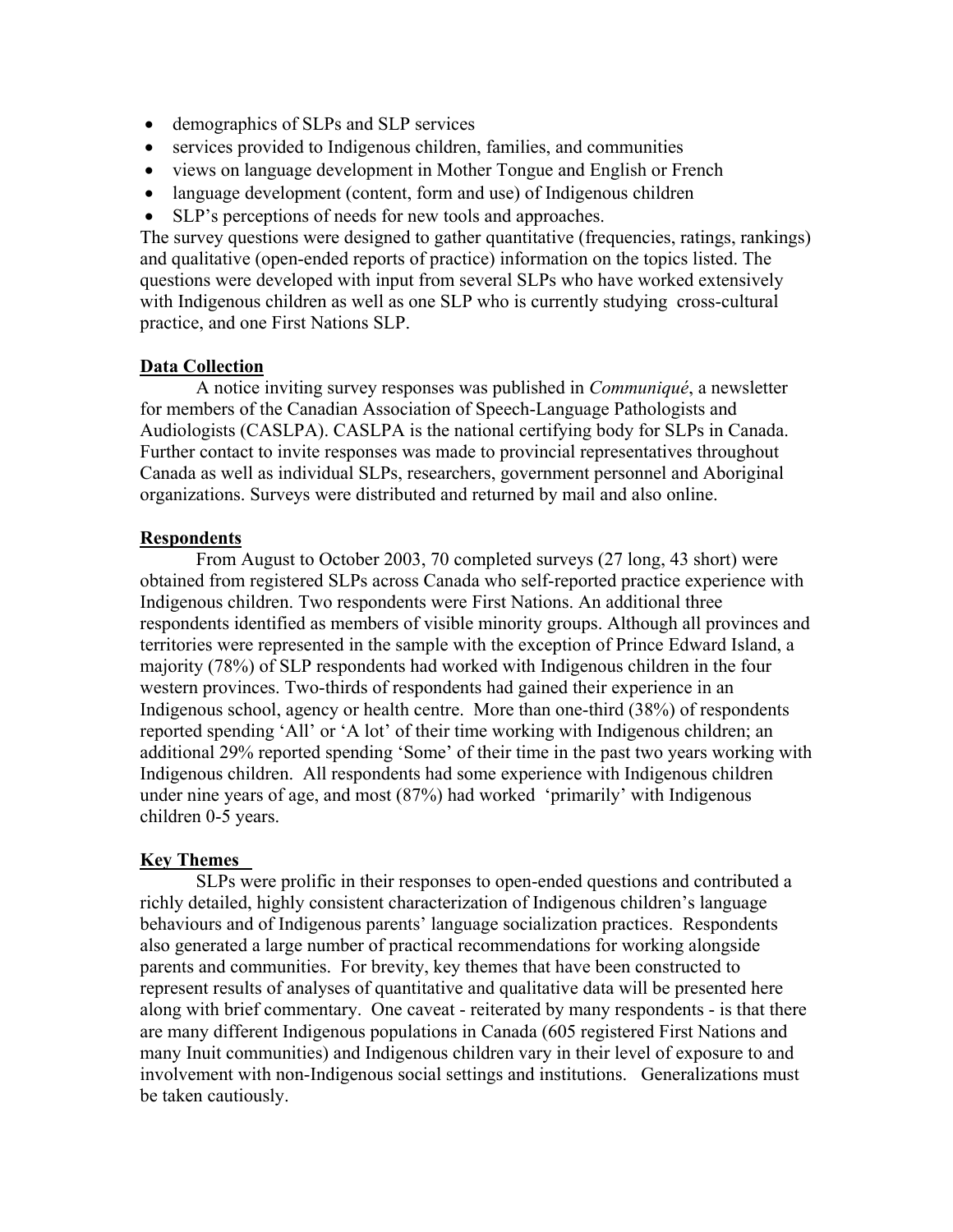# **1. Inadequate funding and inappropriate services**

Respondents overwhelmingly indicated that funding for Early Childhood Development services and for SLP services are 'inadequate' in the settings that they have observed.



**Adequacy of ECD Services, SLP Funding** 

Further, 79% of respondents stated that SLPs need 'to take an altogether different approach when serving Indigenous communities.' Over half of the respondents perceived that it is critical to develop new education and intervention strategies as well as new assessment tools specifically for Indigenous children.

# **2. Family and community driven programs and services**

A high level of agreement was found among respondents regarding the importance of practitioners learning about the cultural beliefs, practices and way of being of the families and communities served, being aware of diversity within and between communities, and developing and providing programs and services that are family and community driven.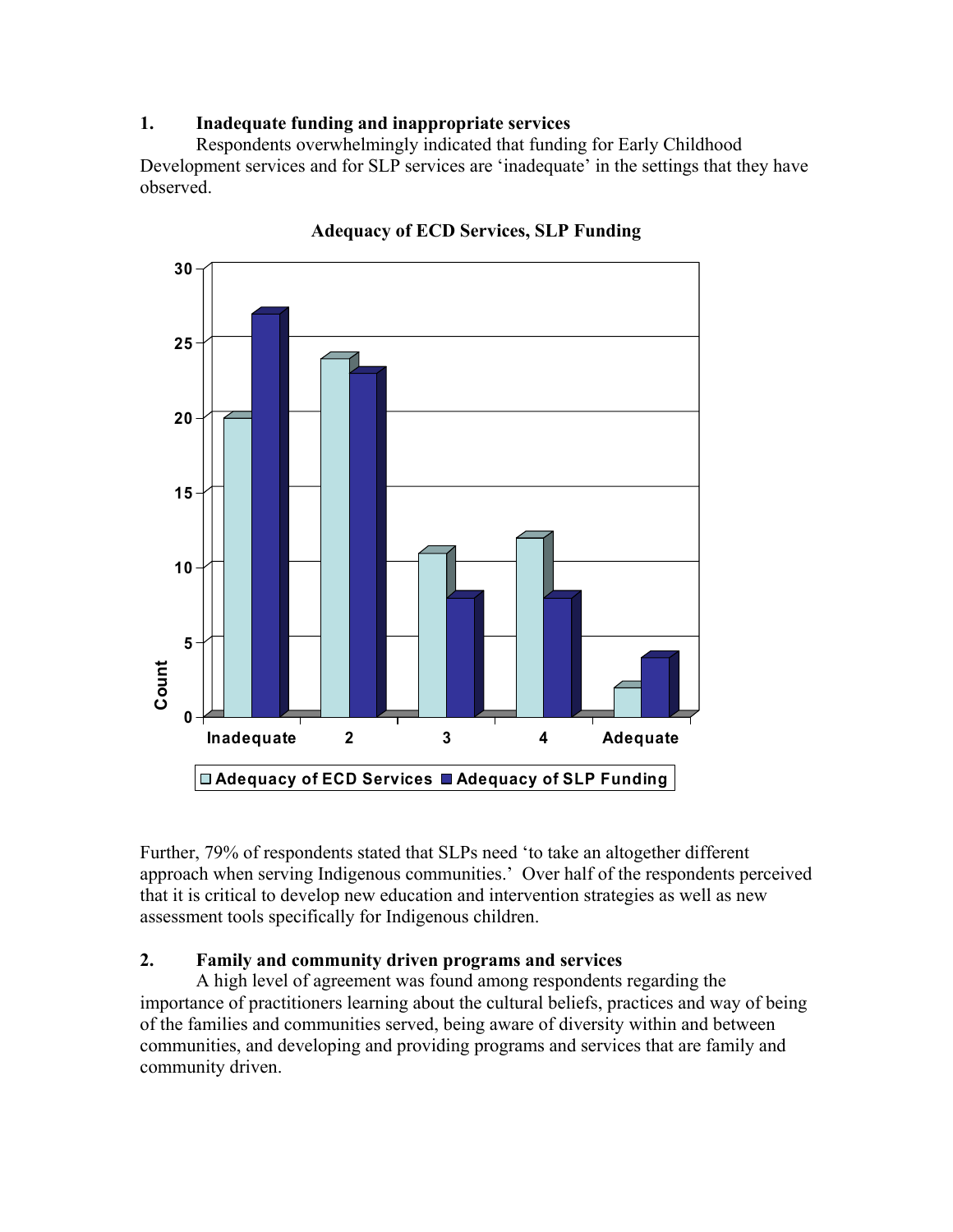The prevailing view in the ethnographic literature is that parent-child interactions reflect cultural belief systems (Johnston, 2002). Chao (1996) argues that cultural belief systems pervasively influence child development through being embodied not just in observable behaviour but in the organization of the home and the ongoing history of the priorities and decisions of families. SLP respondents reflected this belief in the practices that they recommended as being useful.

Taken together, descriptions by SLP respondents conveyed a clear impression that Indigenous children's experiences with language and the role of language are unique in many ways compared to non-Indigenous children. Most respondents emphasized that efforts to influence and shape children's language development need to be guided by the values and wishes of the families and communities in which the children live. Many SLPs warned that, unless one is very familiar with a particular Indigenous culture, it would be very difficult to develop appropriate assessment and intervention strategies and generally to interact with service recipients in respectful, relevant, useful ways without mentoring and guidance by family and other community members who could provide knowledge of cultural protocol, cultural values, culturally conditioned goals for children's development, the social organization of language and language socialization. This experience is reflected in various professional practice guidelines which guide SLPs to work in collaboration and with support of one or more people in the community who are proficient or nearly proficient in the Native language/dialect and who are from the same cultural background as the client to be able to provide effective and culturally appropriate services (CASLPA 2002, Speech Pathology Australia: Fact Sheet 2.4)

#### **3. Cultural differences in the value of talk**

SLPs reported a large number of distinctive features of the social use of language by Indigenous children and families. SLPs' comments frequently pertained to their perceptions of the value of talk in Indigenous families. They perceived, for example, that in social interactions involving Indigenous children and adults, talk is reserved for important matters. A lot of talking, or 'talkativeness' on the parts of both children and adults is discouraged. Listening is highly valued.

A striking finding is that a significant number of SLPs perceived that children learning English, French, or their Mother Tongue is "not very important" to Indigenous parents. This perception was particularly strong among respondents who served children and families in rural and remote settings. This perception, if accurate, would have significant implications for early childhood care and development, schooling, specialized services, and for developmental outcomes. It is possible to take SLPs perceptions at face value as an observation rather than inference based on lack of understanding. However, it is possible that SLPs tend to infer a low value on language learning as an interpretation of the low value placed on pervasive or indiscriminate expressive language, or 'talkativeness' on the parts of young children, and the relatively low level of involvement of parents in eliciting language from their infants and toddlers.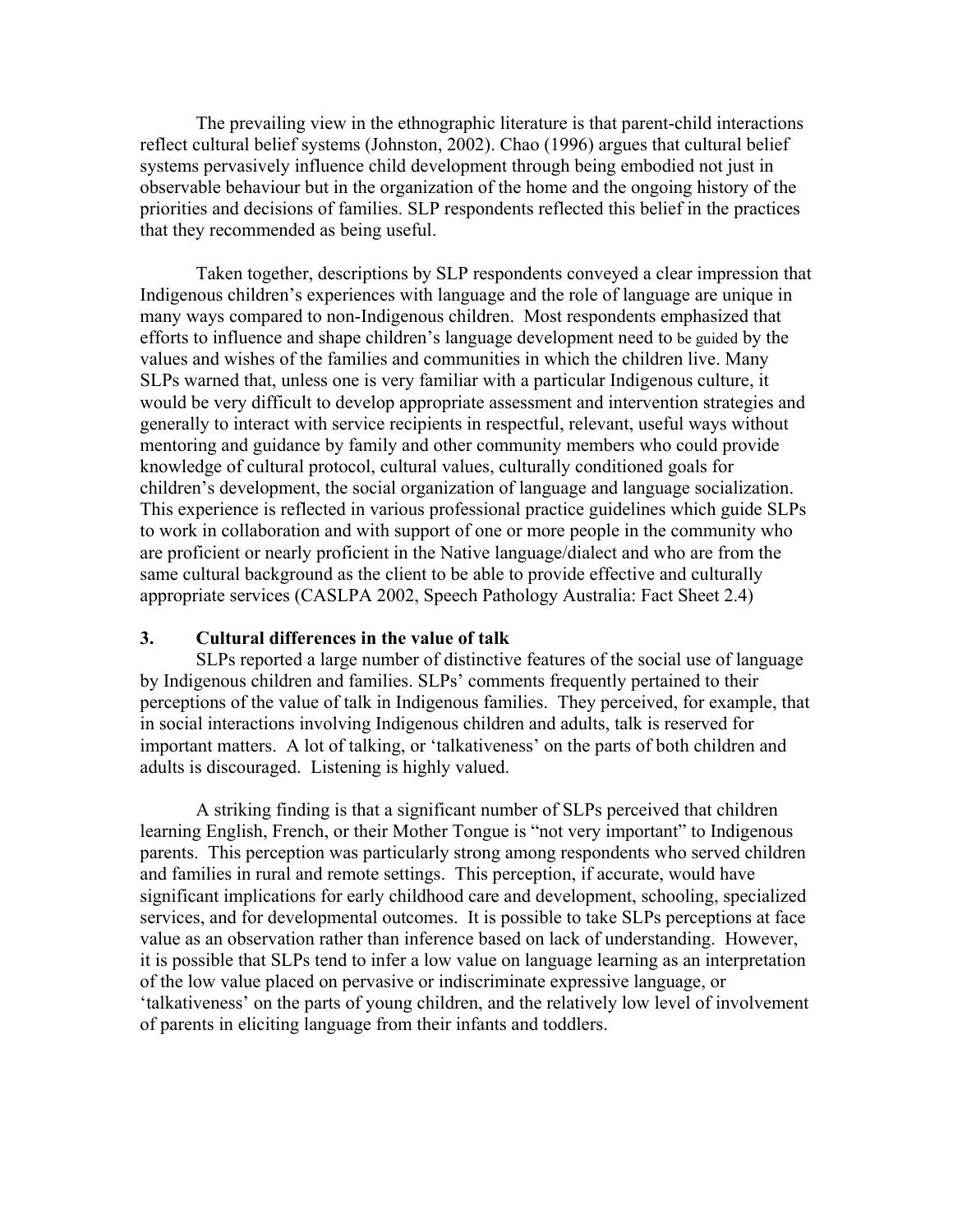**SLP Evaluation: "How important is it for Indigenous parents and other caregivers that their young children learn their Mother Tongue?"** 



**SLP Evaluation: "How important is it for Indigenous parents and other caregivers that their young children learn English or French?"** 

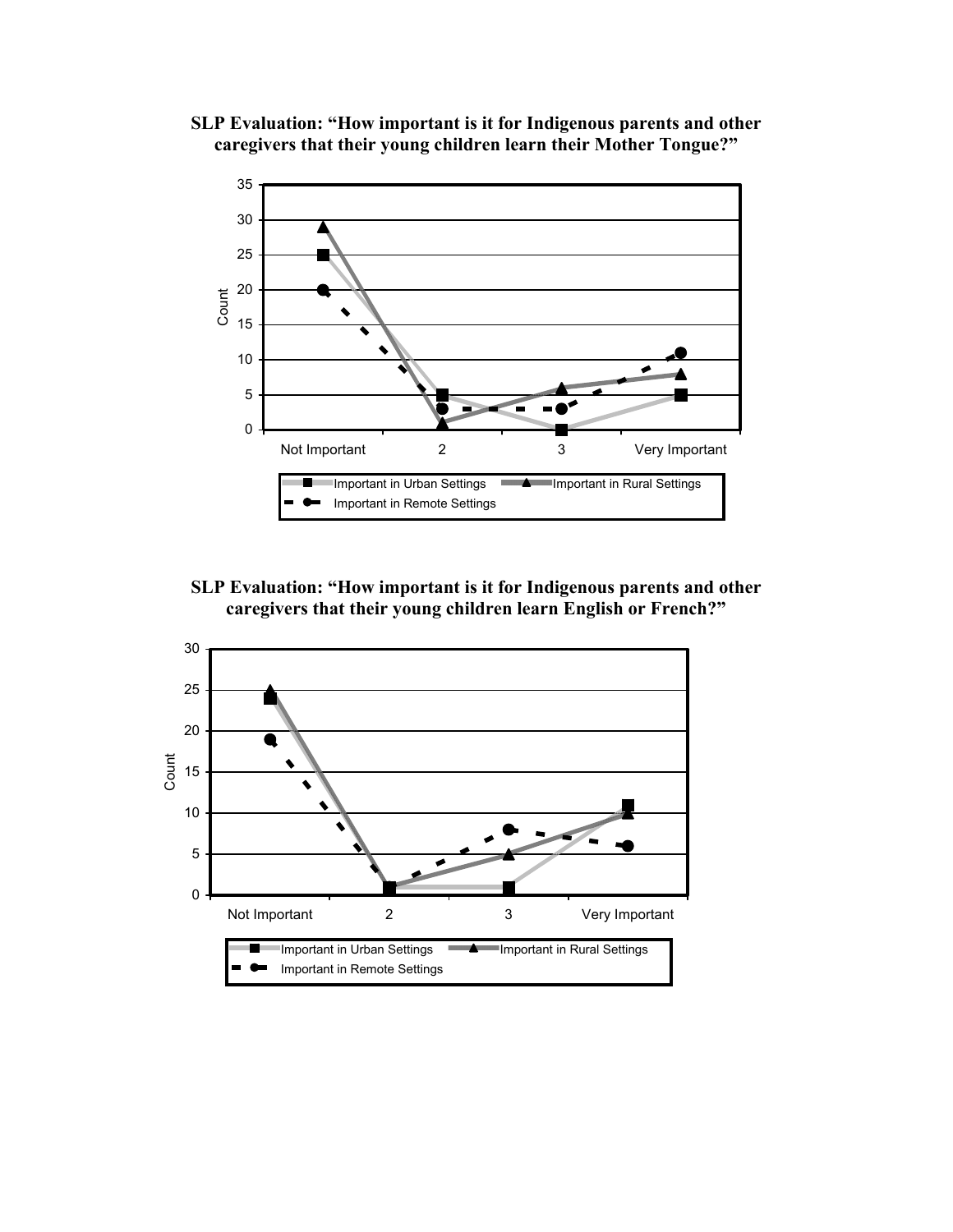Other evidence about Indigenous people's language use suggests that talk is highly valued in particular contexts, by particular people, with particular intentions. In contrast, in social contexts involving European-heritage parents and children, vocalization and verbalization is strongly encouraged from birth through the preschool years. In European heritage families, spontaneous and readily forthcoming verbal behaviour on the parts of all family members may be so much the norm that it is difficult to ferret out content that is intended to have a dialogical impact on other participants. It becomes a kind of background noise. In contrast, in many Indigenous contexts, speech utterances are a more high contrast, low frequency event, intended, when it occurs, to influence or contribute to shared dialogue. Further, expressive language is only half of language, and many SLPs descriptions of Indigenous children's behaviour (e.g., quietly paying attention, listening followed by doing) suggest that receptive language development is valued and supported. The cultural goals, norms, and rules governing language learning and use in particular Indigenous communities requires further study in order to understand what is being observed and the implications for education, speech-language facilitation, and other services.

#### **4. Cultural differences in language socialization**

The low value of children's talk was seen by SLPs as related to language socialization practices. Children are encouraged to learn through listening and doing, more than by asking questions and verbally processing their experiences. SLP respondents perceived that Indigenous parents believe that children will talk when they are ready, that Indigenous parents hover less, and that Indigenous parents encourage children's self-directed play and peer group socialization more than language mediated adult-child interactions. The most recurrent description of Indigenous children's language behaviour was that they tend to be quiet and reflective - learning through listening, observing, doing and being included in family and community activities. Children were described as responding well to interactions involving doing things together, and to peer interaction. They are seen as tending not to ask question, reticent about answering questions, and unlikely to talk about themselves. They were characterized frequently by respondents as 'late talkers.'

SLPs characterizations are evocative of a distinction drawn by Heath (1989) between societies in which children are thought to 'grow up' and those in which children are 'raised' or 'brought up.' Heath found that parents who believe children must be 'raised' engage in a distinct set of verbalizations with their children, involving highly specific verbal communication about events, requests for children to recount step-by-step features of their own actions, and so forth. In contrast, parents who believe children 'grow up' tend to make fewer attempts at dialogue with their young child, and are less likely to prompt their child to recount events in order to practice verbal communication.

The findings noted above, as well as differences noted in the conversational style, such as initiating conversation, asking direct questions, eye contact and temporal aspects of interactions need to be taken into consideration in services to support all forms of learning by Indigenous children. Some SLPs reported observing that the content, goals and fast-paced atmosphere in mainstream preschool and school settings seem mismatched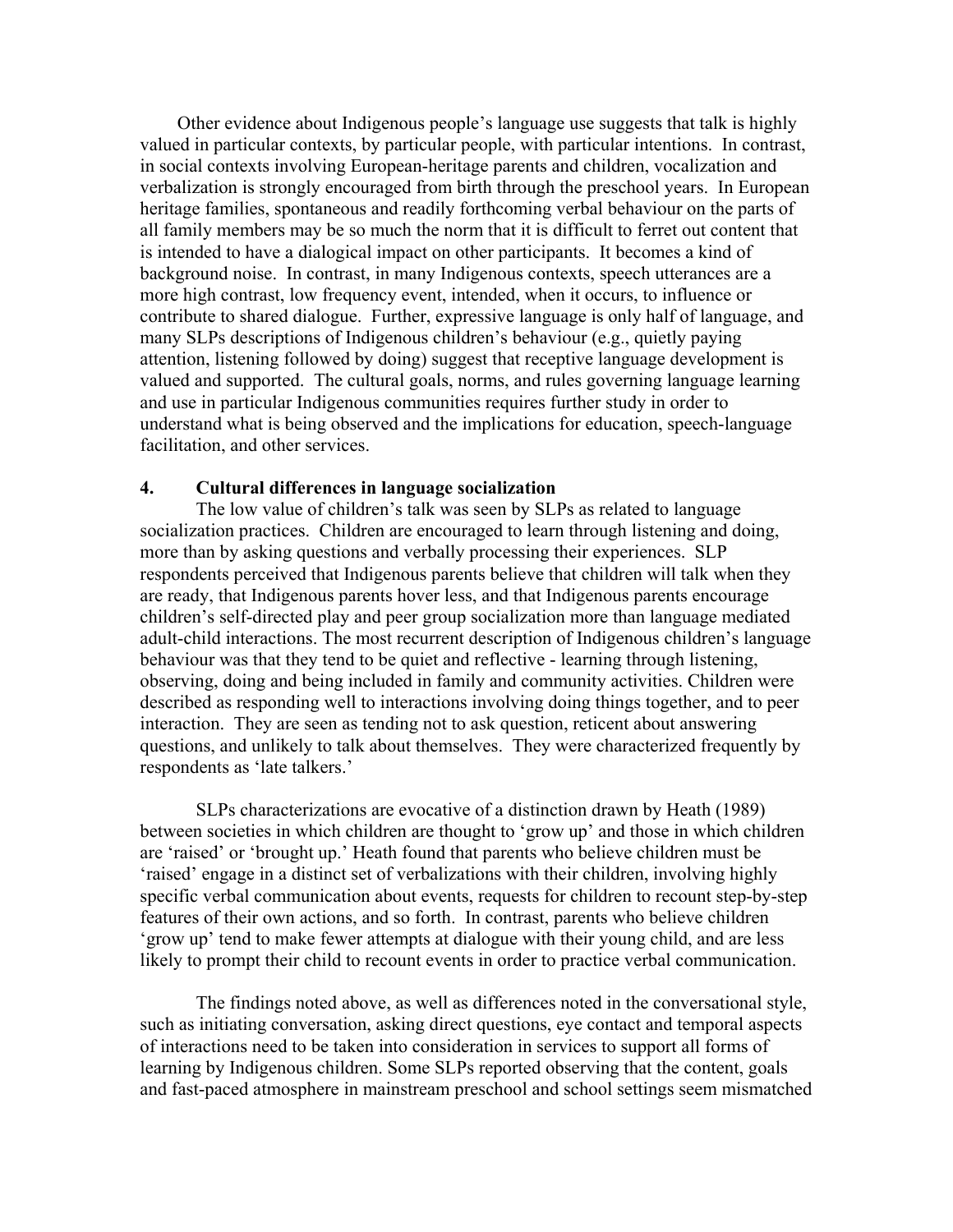with Indigenous children's experiences, understanding and expression. Educational difficulties faced by Aboriginal children in Australia have been linked to cultural and linguistic differences between the home and school (Walton 1993). Aboriginal English has been described as the main language of 80% of Aboriginal Australians (Speech Pathology Australia, Fact Sheet 2.4). It differs from European-heritage English in its pragmatics and discourse structure as well as in its phonology, syntax, and lexicosemantic system (Malcolm et al. 1999). Similar differences were reported by SLPs in this study.

Understanding trends among Indigenous peoples with regards to the value of talk, the role of adults in language socialization, and the social organization of speechmediated interactions sheds light on cultural bias in mainstream SLP practice, early childhood education, and in schooling. From this we can better appreciate the risks that some Indigenous parents perceive in accessing mainstream education, speech-language programs, and other services.

## **5. Population-based and capacity building approach favored over direct clinical services**

More than half of SLPs reported spending the majority of their time in Indigenous contexts providing services to children with communicative disorders and weak language. While SLPs endorsed ALL approaches to service delivery in Indigenous communities as 'most helpful', most respondents strongly recommended that services to Indigenous children involve more of a population-based, capacity building approach than is currently practiced. For assessment, most respondents selected the approach of 'repeat screening from birth to age 5' as 'most helpful' rather than concentrating on targeted screening or assessment of referred children. 'One time screening of all children' was seen as least helpful. For education and intervention approaches, respondents uniformly rated as 'most appropriate' services that ranged from population-based to targeted for individual children and involved education of the public as well as education and mentoring of caregivers. Direct group and individual therapy were rated as least suitable across all respondents.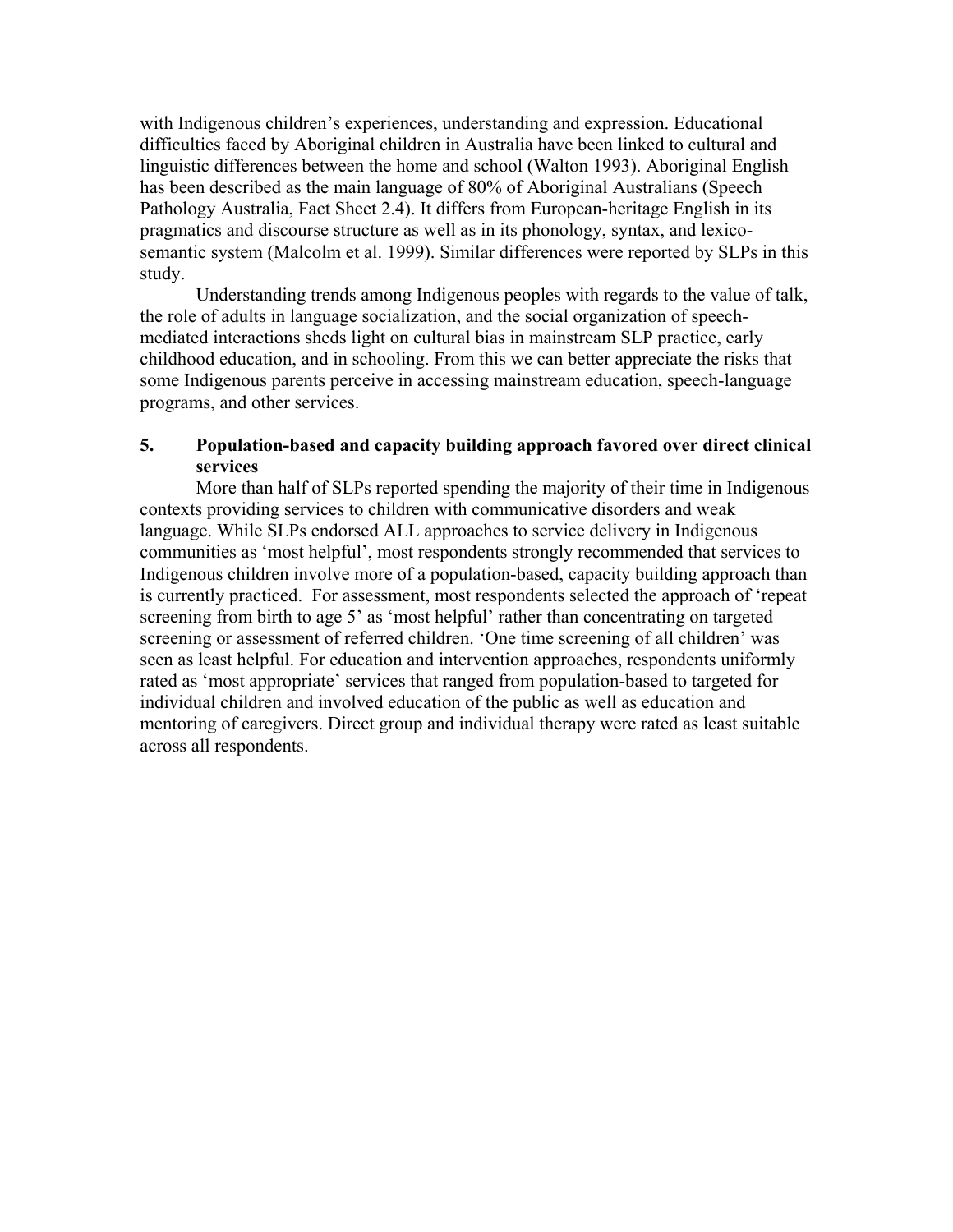#### **Recommended Educational/Intervention Approaches to Best Suit Cultural Values, Beliefs and Priorities of Indigenous Families**



Median ratings on most appropriate educational/intervention approaches:  $1 =$  least suited/  $5 =$  most suited

SLP respondents were usually engaged in providing services as a result of referral for individual children, reflecting perhaps a limited understanding on the parts of communities and agencies about the potential benefits of SLP consultation, mentoring, and ongoing developmental monitoring at a population-based level.

Many respondents expressed the view that because of their knowledge and skills in facilitating language development, social communication, pre-literacy and early literacy, they are well-suited as a profession to support Indigenous parents' goals and needs regarding their children's language development, including normatively developing children, children with delayed and disordered language, children learning their Mother Tongue language, children learning English as a second language and as a second dialect. Models that reflect a continuum of programs and services such as that recommended by SLP survey respondents have been developed (Warr-Leeper, 2001).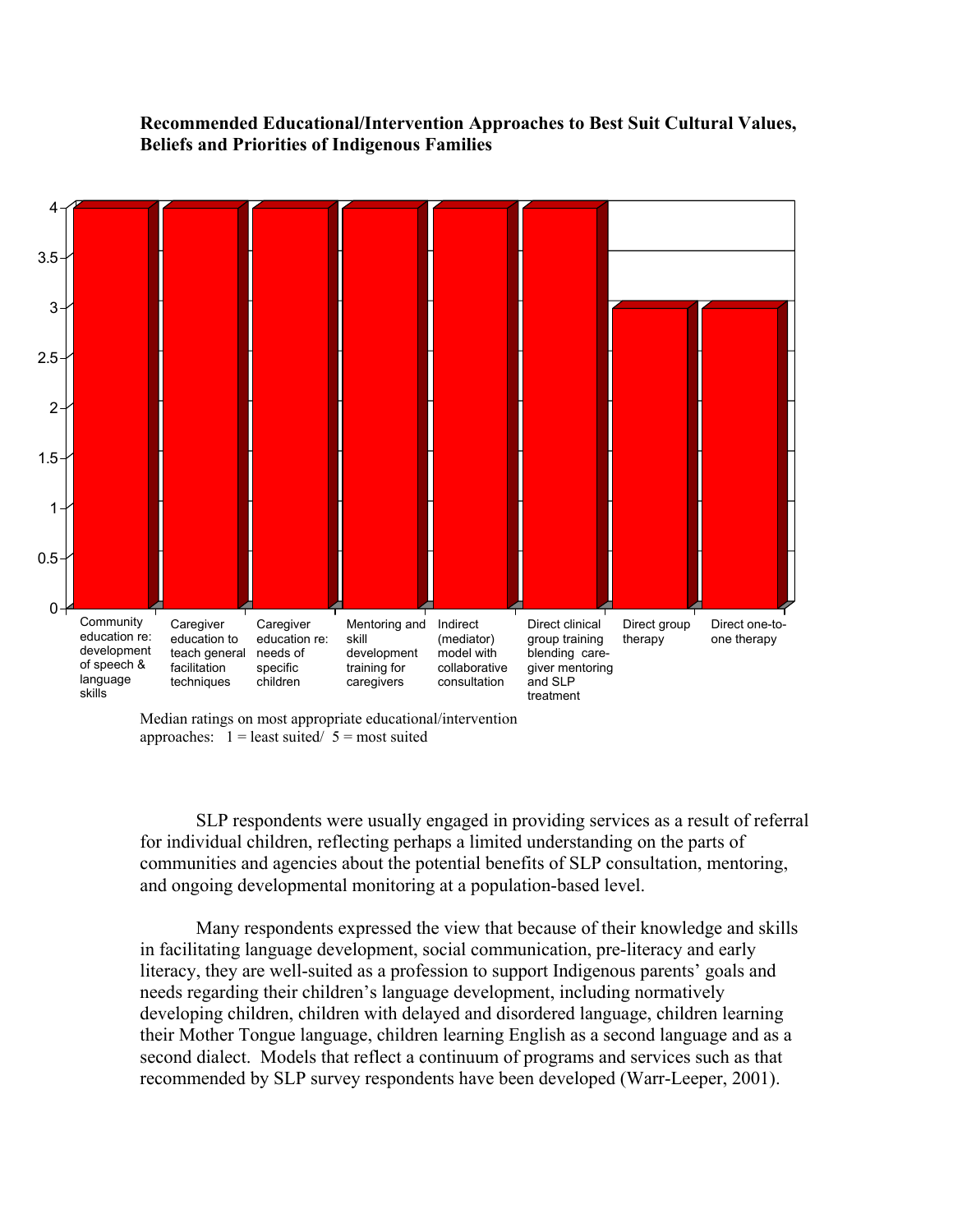### **6. Mother tongue**

 Seventy per cent of respondents noted that, although Mother Tongue is typically not incorporated into their services, if they were given help from speakers of a child's Mother Tongue, they would be eager to incorporate it and support children learning their Mother Tongue. Many explained that parents should be encouraged to maintain their dominant language used at home. This is consistent with professional practice guidelines for SLPs working in a multi-lingual and multi-cultural context (CASLPA 2002, ASHA 2004). Especially in rural and remote areas, SLPs found that the dominant language is often the Mother Tongue. Some respondents cited the positive contributions that learning Mother Tongue can make to a child's sense of connection to community and to selfesteem.

## **7. Importance of establishing positive and trusting relationships**

SLP respondents in the current study consistently pointed to the importance of establishing positive and trusting relationships with Indigenous caregivers of Indigenous children, and with people who are trusted within the Indigenous community to which the child belongs. This requires a consistent presence in the community, patience, time, flexibility, understanding and a desire to learn. Learning through listening and observing without asking a lot of questions are important interactive skills to utilize. Activities desired by the community that enhance the knowledge and skills of people who live and are trusted in the community builds capacity that can have longevity and broad application.

\* The authors would like to thank the following people for their for their support and thoughtful comments in developing the survey: Dr. Judith Johnston, Sharla Peltier, Patricia Carey, Anne Hanson-Finger, Christina El Gazaar and Deanne Zeidler and Dr. Ken Moselle and Valerie Irvine for their technical assistance.

#### Selected references.

American Speech-Language-Hearing Association (1985). Position Statement: Clinical Management of Communicatively Handicapped Minority Language Populations. *Asha*, 27 (6)

American Speech-Language-Hearing Association (2004). Knowledge and Skills Needed by Speech-Language Pathologists and Audiologists to Provide Culturally and Linguistically Appropriate Services. *ASHA Supplement* 24 (in press).

Ball, J. (2002). The challenge of creating an optimal learning environment in child care: Cross-cultural perspectives. In L. Girolometto & E. Weitzman (Eds.) Enhancing caregiver language facilitation in child care settings. Proceedings from a Symposium of the Canadian Language and Literacy Research Network, Toronto, October 18, 2002.

British Columbia Aboriginal Network on Disability Society (BCANDS) (1996). Identification of barriers to postsecondary training and employment*.* Vancouver, BC.

Canadian Association of Speech-Langauge Pathologists and Audiologists (2002). CASLPA Position Paper on Speech-Langauge Pathology and Audiology in the Multicultural, Multilingual Context. <http://www.caslpa.ca/english/resources/multicult.asp>

Chao, R. (1996). Chinese and European American mothers' beliefs about the role of parenting in children's school success. *Journal of Cross-Cultural Psychology*, 27, 403-423.